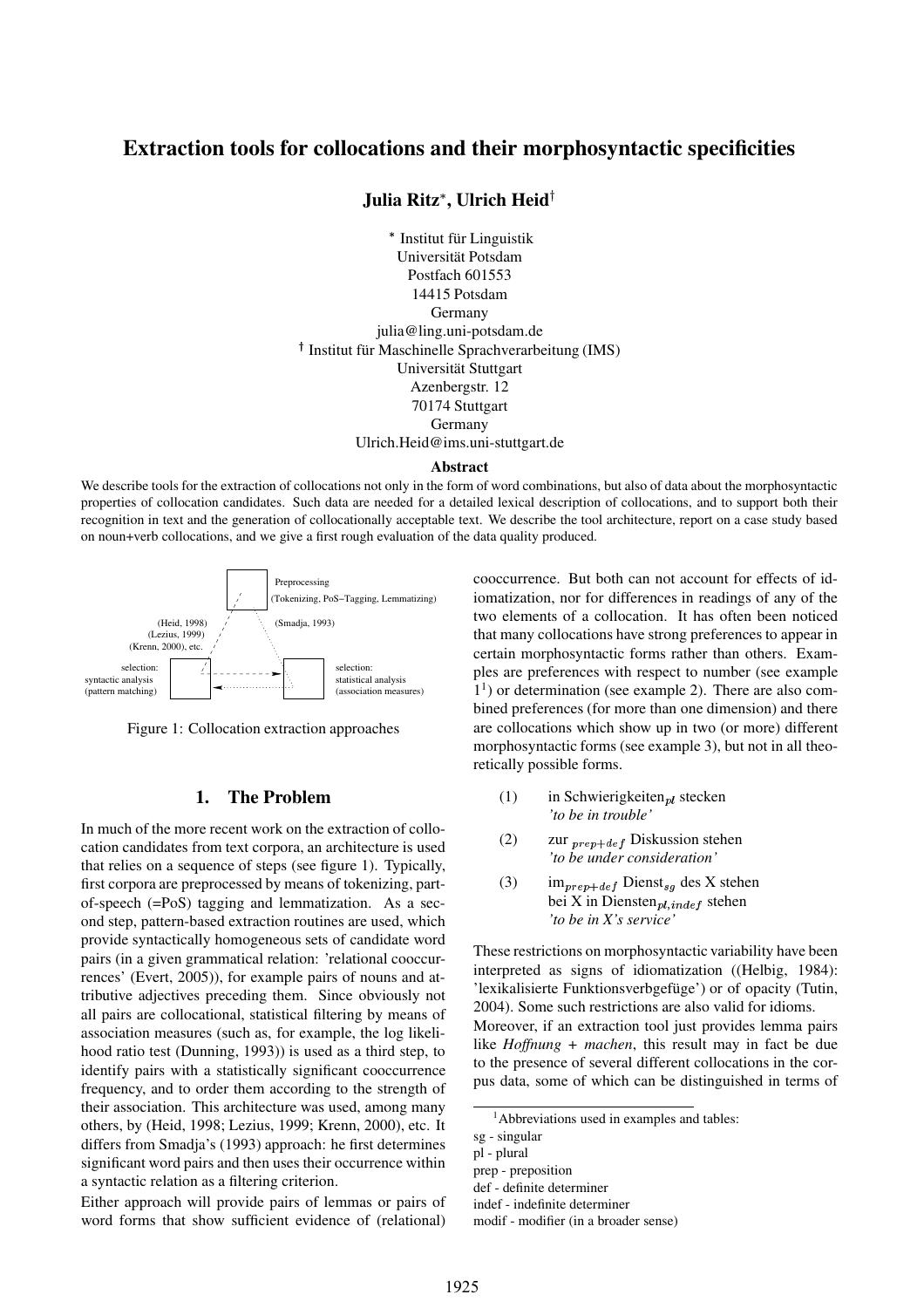morphosyntactic properties: *jemandem Hoffnung machen* (typically with *Hoffnung* in the singular and with a dative complement) '*to inspire hope to someone*' should be distinguished from *sich Hoffnungen machen* (*'to entertain hope'*), reflexive, with a strong preference for the plural of *Hoffnung*. These two readings would be collapsed into one output by a collocation extractor designed according to the architecture sketched above. We<sup>2</sup> thus expect a double improvement from more sophisticated extraction tools: (i) access to more details about collocations, especially to those morphosyntactic properties that contribute to the idiomatic behaviour of collocations, and (ii) on that basis, more possibilities to (semi-automatically) tell apart different collocations (or readings of collocations) that involve the same lemmas.

## **2. Acquisition tools**

Our collocation candidate extraction tools are designed to do two jobs in one go: (i) identify collocation candidates of the noun+verb type, and (ii) identify their respective morphosyntactic properties and preferences. As an input, we use PoS-tagged and partially parsed German newpaper text. It is parsed with the recursive chunker YAC (Kermes,  $2003)^3$ .

### **2.1. Contexts**

Our first aim was to extract collocation candidates from 'secure contexts', i.e. from contexts where a syntactic relation between the NPs or PPs and the verbs exists. For German noun+verb collocations, prenominal participle constructions are such secure contexts: mostly, the object or prepositional complement precedes the participle immediately (see example 4). Moreover, in many cases, the start of the participle phrase is clearly marked, its end trivially being the participle itself. Exceptions are cases where the beginning of the adjective phrase is not clearly marked, as in example 5. Some of these cases cannot be resolved even with subcategorisation information.

- (4) die zur Diskussion stehenden Fragen (lit.)*'the to (+definite determiner) discussion standing questions' 'the questions under discussion'*
- (5) Es handelt sich um ein Konzept, mit dem  $[[[Banken]_{NP}$  führende] $_{AP}$  Kunden] $_{NPsubi}$ gewinnen. Es handelt sich um ein Konzept, mit dem  $[Banken]_{NPsubj}$  [[führende] $_{AP}$ Kunden] $_{NPobj}$  gewinnen.

A disadvantage of participle constructions is that they are not used very frequently. Furthermore, the matching of participles to verbs is not a trivial task. The following issues cannot be guaranteed: (i) same reading in verb and participle (e.g. *bekannt - bekennen*), (ii) meaningfulness of the reconstructed verb (e.g. *wiedergewählt - wiederwählen*, *erdölexportierend - erdölexportieren*) and (iii) analogous subcategorisation and/or collocation behaviour (e.g. *geboren - gebären*).

Under these conditions, we opted for additional, less secure, contexts: verb final constructions (= subclauses) and constructions with a modal verb in the left sentence bracket<sup>4</sup>. Although there is a high degree of freedom in constituent ordering in German, the NP or PP immediately preceding the verb (complex) in the right sentence bracket contains most likely the base noun of the collocation. Rarely, adverbs or embedded phrases may intervene, or collocations may be coordinated.

### **2.2. Extraction procedures**

The extraction process includes (i) a pattern matching step, and (ii) a feature determination step. We designed patterns for the syntactic contexts mentioned above 5 , based on the chunk annotation of YAC. For each instance matching a pattern, the values of the following features are determined:

- . lemma of the noun (=potential base)
- . lemma of the verb (=potential collocate)
- . number of the noun (singular, plural)
- . case of the noun (nominative, accusative, genitive, dative)
- . determination of the noun (definite, indefinite, null, demonstrative, possessive, quantifying)
- . modification of the noun (adjective, cardinal number, PP, genitive NP, compounding etc.)
- negation<sup>6</sup> (yes/no)
- . auxiliaries and modal verbs under which the potential collocate is embedded
- . sentence from the corpus (used as an example of the feature set which has been extracted from it)

The resulting feature/value pairs are stored in a relational data base, on which interpretation tools can operate.

Interpretation includes grouping by features, the determination of quantitative preferences (e.g. 91% singular), and, optionally, a word formation analysis of the elements of the collocation.

A morphological analysis of the nouns provides clues as to whether compound nouns (e.g. *Rauchpause* "smoking break") share collocates with their heads (e.g. *Pause einlegen* "have a break"). Table 1 shows a comparison between potential collocates of the simplex *Plan* (*'plan'*) vs. potential collocates of nouns having *Plan* as their morphological

<sup>&</sup>lt;sup>2</sup>This work has been carried out at the Institute for Natural Language Processing (IMS), at the University of Stuttgart.

<sup>&</sup>lt;sup>3</sup>The chunker YAC is based on the corpus query language CQP (Christ, 1994); its annotation can, in turn, be queried using this language. See also http://www.ims.uni-stuttgart.de/projekte/ CorpusWorkbench/CQPTutorial/cqptutorial.pdf.

<sup>&</sup>lt;sup>4</sup>For topological field theory, see (Wöllstein-Leisten et al., 1997).

 $5$ More details about these patterns can be found in (Ritz, 2006)  $6$ Negation with *kein* is considered as negation  $+$  quantifying determiner.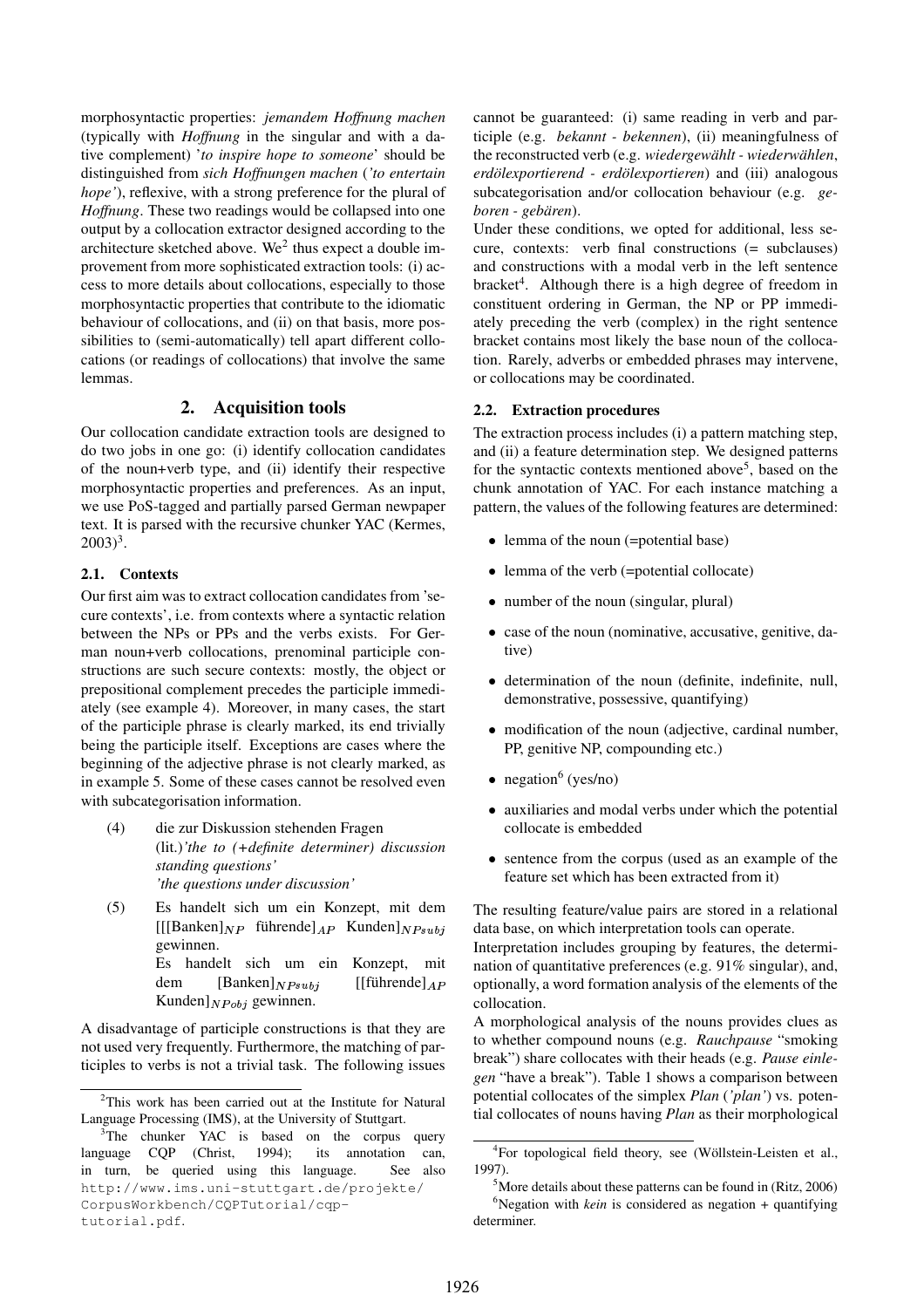|               |      | occurrences with <b>Plan</b> |                         |  |  |
|---------------|------|------------------------------|-------------------------|--|--|
|               | prep | (simplex)                    | $(+\textit{compounds})$ |  |  |
| vorsehen      | 1n   |                              | 41                      |  |  |
| bauen         | nach |                              |                         |  |  |
| ausweisen     | 1n   |                              |                         |  |  |
| festschreiben | in   |                              |                         |  |  |
| befassen      | mit  |                              |                         |  |  |

Table 1: Collocational behaviour of *Plan* (simplex vs. compounds)

head (including compounds such as *Bebauungsplan* (*'local plan'*), *Haushaltsplan* (*'budget'*) etc.). Under the assumption that transparent (productively formed, non-lexicalized) compounds tend to share collocates with their heads (cf. (Zinsmeister and Heid, 2004)), compound data may be used to reinforce quantitative tendencies observed for the head nouns; at the same time, differences in the collocational preferences of compounds vs. compound heads may indicate that the respective compounds are lexicalized. We can retrieve and interpret compound data separately as well as together with data about the compound heads.

# **3. Results and Evaluation**

| n             | v       | prep  | f  | translation, specificities                                    |
|---------------|---------|-------|----|---------------------------------------------------------------|
| Denkmalschutz | stehen  | unter | 67 | "to be under monumental protection", sg (95.63%), no          |
|               |         |       |    | determiner (95.63%), present participle (95.63%)              |
| Depression    | leiden  | unter | 13 | "to suffer from depression", pl (79.42%), no deter-           |
|               |         |       |    | miner $(79.42\%)$ , present participle $(79.42\%)$            |
| Dienst        | stehen  | in    | 22 | "to be in someone's service", present participle              |
|               |         |       |    | (87.27%)                                                      |
| Dienst        | stellen | in    | 18 | "to put into service", sg (84.67%), no determiner             |
|               |         |       |    | (84.67%), past participle (84.67%))                           |
| Diskussion    | bringen | in    | 12 | "to bring into discussion", sg (77.91%), determiner           |
|               |         |       |    | (77.91%), def (77.91%), no fusion (77.91%), past par-         |
|               |         |       |    | ticiple (77.91%)                                              |
| Diskussion    | stehen  | zu    | 31 | "to be under discussion", sg (85.59%), determiner             |
|               |         |       |    | $(85.59\%)$ , def $(85.59\%)$ , fusion of preposition and de- |
|               |         |       |    | terminer (85.59%), present participle (90.79%)                |
| Diskussion    | stellen | zu    | 15 | "to put under discussion", sg (81.9%), determiner             |
|               |         |       |    | $(81.9\%)$ , def $(81.9\%)$ , fusion of preposition and de-   |
|               |         |       |    | terminer $(81.9\%)$ , past participle $(81.9\%)$              |

Table 2: Sample extraction results (participle constructions)

On the hypothesis that collocations are exclusively characterized by a deviant morphosyntactic behaviour, we used strong preferences for certain feature values to identify collocation candidates. In this experiment, the following feature values were taken into account: singular or plural, existence of a determiner, the sort of the determiner (definite, indefinite, demonstrative, possessive or quantifying), and (in the case of participle constructions) the tense of the participle. For each of these criteria, a threshold of 60% was used.

Sample results are shown in tables 2 (participle constructions) and 3 (constructions with full verbs in the right sentence bracket). Along with the lemma combinations, the tables contain the frequency (f) and the 'typical' morphosyntactic behaviour.

| n        | $\mathbf{v}$   | f   | specificities                                    |  |  |
|----------|----------------|-----|--------------------------------------------------|--|--|
| Abhilfe  | schaffen       | 193 | sg (100%), no determiner (96.37%)                |  |  |
| Abitur   | ablegen        | 15  | sg (100%), determiner (100%), def (86.67%)       |  |  |
| Abitur   | machen         | 20  | sg (100%), determiner (60%)                      |  |  |
| Abkommen | abschließen    | 24  | sg (79.17%), determiner (83.33%)                 |  |  |
| Abkommen | akzeptieren    | 10  | sg (90%), determiner (90%), def (80%)            |  |  |
| Abkommen | anschließen    | 10  | sg (100%), determiner (100%), def (90%)          |  |  |
| Abkommen | aushandeln     | 15  | sg (100%), determiner (100%), indef (100%)       |  |  |
| Abkommen | beitreten      | 54  | sg (94.44%), determiner (94.44%), def (90.74%)   |  |  |
| Abkommen | einhalten      | 21  | sg (61.90%), determiner (95.24%), def (95.24%)   |  |  |
| Abkommen | erreichen      | 19  | sg (100%), determiner (89.47%), indef (68.42%)   |  |  |
| Abkommen | erzielen       | 34  | sg (97.06%), determiner (97.06%), indef (97.06%) |  |  |
| Abkommen | geben          | 12  | sg (83.33%), determiner (100%), indef (66.67%)   |  |  |
| Abkommen | kündigen       | 10  | sg (100%), determiner (100%), def (100%)         |  |  |
| Abkommen | paraphieren    | 11  | sg (100%), determiner (100%), def (81.82%)       |  |  |
| Abkommen | ratifizieren   | 23  | sg (86.96%), determiner (95.65%), def (86.96%)   |  |  |
| Abkommen | schließen      | 70  | sg (88.57%), determiner (90%), indef (84.29%)    |  |  |
| Abkommen | sein           | 32  | sg (84.375%), determiner (81.25%)                |  |  |
| Abkommen | treten         | 31  | sg (83.87%), determiner (83.87%), def (80.65%)   |  |  |
| Abkommen | umsetzen       | 27  | sg (77.78%), determiner (81.48%), def (62.96%)   |  |  |
| Abkommen | unterschreiben | 14  | sg (92.8571428571429%), determiner (100%), def   |  |  |
|          |                |     | (57.14%)                                         |  |  |
| Abkommen | unterzeichnen  | 274 | sg (89.78%), determiner (91.61%)                 |  |  |
| Abkommen | verlängern     | 13  | sg (100%), determiner (100%), def (84.62%)       |  |  |
| Abkommen | zustandekommen | 11  | sg (100%), determiner (100%), indef (72.73%)     |  |  |
| Abkommen | zustimmen      | 17  | sg (94.11%), determiner (100%), def (100%)       |  |  |
| Absicht  | bestehen       | 12  | sg (75%), determiner (100%), def (66.67%)        |  |  |
| Absicht  | haben          | 103 | sg (96.12%), determiner (99.03%), def (94.17%)   |  |  |
| Absicht  | sein           | 44  | sg (86.36%), determiner (68.18%)                 |  |  |
| Abstand  | betragen       | 10  | sg (80%), determiner (100%), def (100%)          |  |  |
| Abstand  | gewinnen       | 12  | sg (100%), no determiner (83.33%)                |  |  |
| Abstand  | halten         | 13  | sg (100%), no determiner (84.62%)                |  |  |
| Abstand  | nehmen         | 98  | sg (98.98%), no determiner (98.98%)              |  |  |
| Abstand  | sein           | 19  | sg (100%), determiner (57.89%), def (57.89%)     |  |  |
| Abstand  | verringern     | 27  | sg (92.59%), determiner (100%), def (96.30%)     |  |  |
| Abstand  | werden         | 17  | sg (100%), determiner (70.59%), def (70.59%)     |  |  |

Table 3: Sample extraction results (constructions with full verbs in the right sentence bracket)

From a corpus of nearly 300 million words, we extracted 96,421 instances (token combinations) of prenominal participles (1,892 lemma pair types with  $f > 4$ ). Therefrom, 573 lemma combinations were identified as collocation candidates. For these constructions, we achieve only a precision of  $35\%$ <sup>7</sup>. When extracting constructions with the full verbs in the right sentence bracket from the same corpus, from an extracted 1.3 million instances (over 750,00 lemma pair types; 10,934 with  $f > 10$ ), 9,340 were identified as collocation candidates, resulting in a precision of 66%.

 $7A$ s mentioned above, these constructions are very rare: only 0.035% of the text and only 0.157% of the occurrences of the nouns are indeed extracted.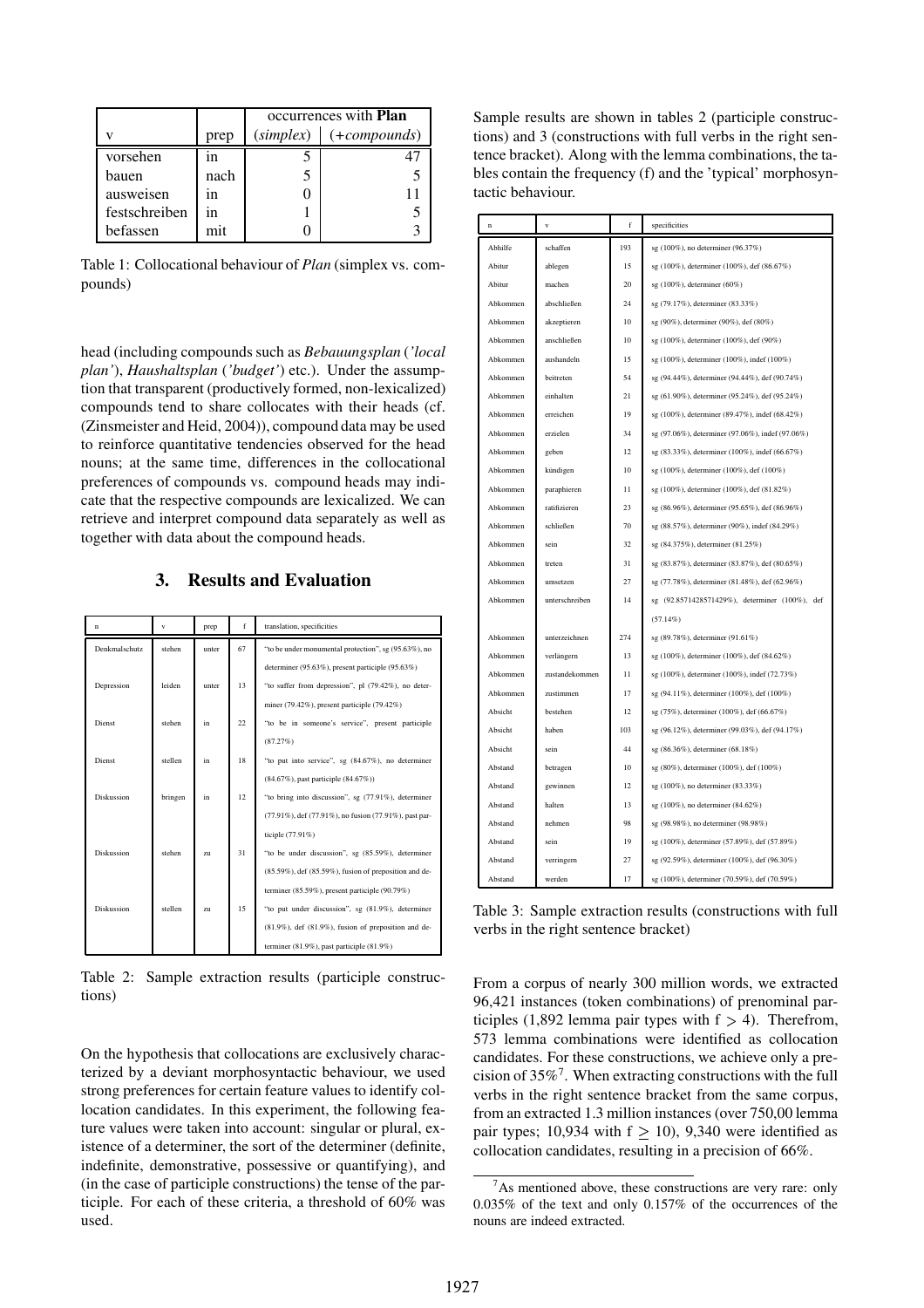| f   | n            | V             | prep |
|-----|--------------|---------------|------|
| 315 | Exil         | leben         | in   |
| 237 | Tod          | verurteilen   | zu   |
| 192 | Leben        | rufen         | in   |
| 184 | Verfügung    | stehen        | zu   |
| 132 | Auge         | fassen        | in   |
| 122 | Leben        | kommen        | um   |
| 117 | Parlament    | vertreten     | in   |
| 79  | Verfügung    | stellen       | zu   |
| 77  | <b>Boden</b> | liegen        | an   |
| 76  | Tod          | bedrohen      | mit  |
| 74  | Vertrag      | festlegen     | in   |
| 73  | Stocken      | geraten/raten | in   |
| 72  | Kommunist    | hervorgehen   | aus  |
| 65  | Nähe         | liegen        | in   |
| 61  | Amt          | scheiden      | aus  |
| 56  | Ausland      | leben         | in   |
| 54  | Gespräch     | bringen       | in   |

Table 4: Combinations with a preference for the definite determiner (participle constructions)

Table 3 contains a short list of noun+verb-collocation candidates for the nouns *Abhilfe*, *Abitur*, *Abkommen*, *Absicht* and *Abstand*. Among typical collocations such as *Abkommen schließen* (*'to conclude an agreement'*), *Abkommen einhalten* (*'to fulfill an agreement'*), etc., trivial combinations, such as *Abkommen erzielen*, *Abkommen erreichen* (both *'to arrive at an agreement'*) are found. The combination *Abkommen treten* shows the relevance of collocation combinations, as it is erroneously brought forward by the fact that *in Kraft treten* (*'to enter into force'*) is a typical collocate of *Abkommen* in a  $N_{Subj}$ +V collocation.

As mentioned above, restrictions with respect to determination and modification, as well as a restricted set of collocates have been discussed in the literature as signs of idiomatization. Table 4 shows a few examples of combinations with a marked preference for the definite article (from prenominal participles, verb+PP data). These examples include support verb constructions (e.g. *zur Verfügung stehen* (*'to be available'*) and *zur Verfügung stellen* (*'to provide'*)), idioms like *ins Leben rufen* (*'to call into life'*), *ins Auge fassen* (*'to envisage'*), but also prominent trivial combinations such as *im Parlament vertreten* (*'represented in Parliament'*, typically a participle construction), *in der Nähe liegen* (*'to be nearby'*). The combination *am Boden liegen* has two readings: a literal one (*'to lie on the floor'*, a trivial word combination) and an idiomatized one (*'to be devastated'*).

Modification preferences also seem to produce rather idiomatic combinations: table 5 contains a few items which in our corpus data do not occur with any kind of modifier, and table 6 shows cases which recurrently use the same PP modifier. Some of these sequences are combinations of collocations (e.g. with the support verb constructions *zur Verfügung stellen* (*'to provide'*) and *in Kraft treten* (*'to put into force'*)), some are idioms (*jemandem einen Strich durch die Rechnung machen* (*'to upset someone's plans'*), *jemandem*

|    | n         |           |          |
|----|-----------|-----------|----------|
| 19 | Pech      | haben     |          |
| 17 | Revue     | passieren | (lassen) |
| 16 | Gehör     | finden    |          |
|    |           |           |          |
| 13 | Schulbank | drücken   |          |
| 12 | Tanzbein  | schwingen |          |
| 11 | das Weite | suchen    |          |
| 9  | Auftrieb  | geben     |          |

Table 5: Combinations never used with any modifier

| f   | n                | v             | modif (PP)   |  |
|-----|------------------|---------------|--------------|--|
| 255 | Polizei          | mitteilen     | an Montag    |  |
| 137 | Grenzwert        | überschreiten | nach Smog-   |  |
|     |                  |               | verordnung   |  |
| 64  | Sprecher         | sagen         | auf Anfrage  |  |
| 50  | Aussicht         | haben         | auf Erfolg   |  |
| 47  | Mensch           | kommen        | zu Schaden   |  |
| 45  | Strich           | machen        | durch Rech-  |  |
|     |                  |               | nung         |  |
| 43  | Waffenstillstand | treten        | in Kraft     |  |
| 43  | Amt              | stellen       | zu Verfügung |  |
| 41  | Mensch           | kommen        | um Leben     |  |
| 41  | Geld             | stellen       | zu Verfügung |  |
| 40  | Anfang           | treten        | in Kraft     |  |
| 40  | Wind             | nehmen        | aus Segeln   |  |
| 36  | Fliege           | schlagen      | mit Klappe   |  |
| 32  | Nagel            | machen        | mit Kopf     |  |
| 28  | Gesetz           | treten        | in Kraft     |  |
| 28  | Stein            | legen         | in Weg       |  |
| 28  | Berufung         | einlegen      | gegen Urteil |  |

Table 6: Combinations recurrently used with the same PP

*den Wind aus den Segeln nehmen* (*'to take the wind out of someone's sails'*), *zwei Fliegen mit einer Klappe schlagen* (*'to kill two birds with one stone'*), *Nägel mit Köpfen machen* (*'to put one's money where one's mouth is'*), *jemandem Steine in den Weg legen* (*'to put obstacles in someone's way'*)).

Even though this has not been much discussed in the literature yet, we think that also strong preferences for possessive and quantifying determiners may be an indicator of idiomatization: in table  $7<sup>8</sup>$ , we show a few collocations and the absolute and relative frequencies for each kind of determiner used with them. The idiomatic combination *Hut + nehmen*, e.g., appears to have a strong preference for the possessive determiner, but also occurs with a definite determiner in a considerable amount of data. In contrast, the collocation *Veto + einlegen* (also with a preference for the possessive determiner), is never used with a definite, but in some cases with an indefinite determiner.

<sup>8</sup>Abbreviation in table 7: n.r. - not relevant.

In the table, frequencies of the null determiner are split according to number (sg/pl) because, in German, in the singular, null determination only occurs with mass nouns and in idioms, whereas in the plural, it is the regular realisation of indefiniteness.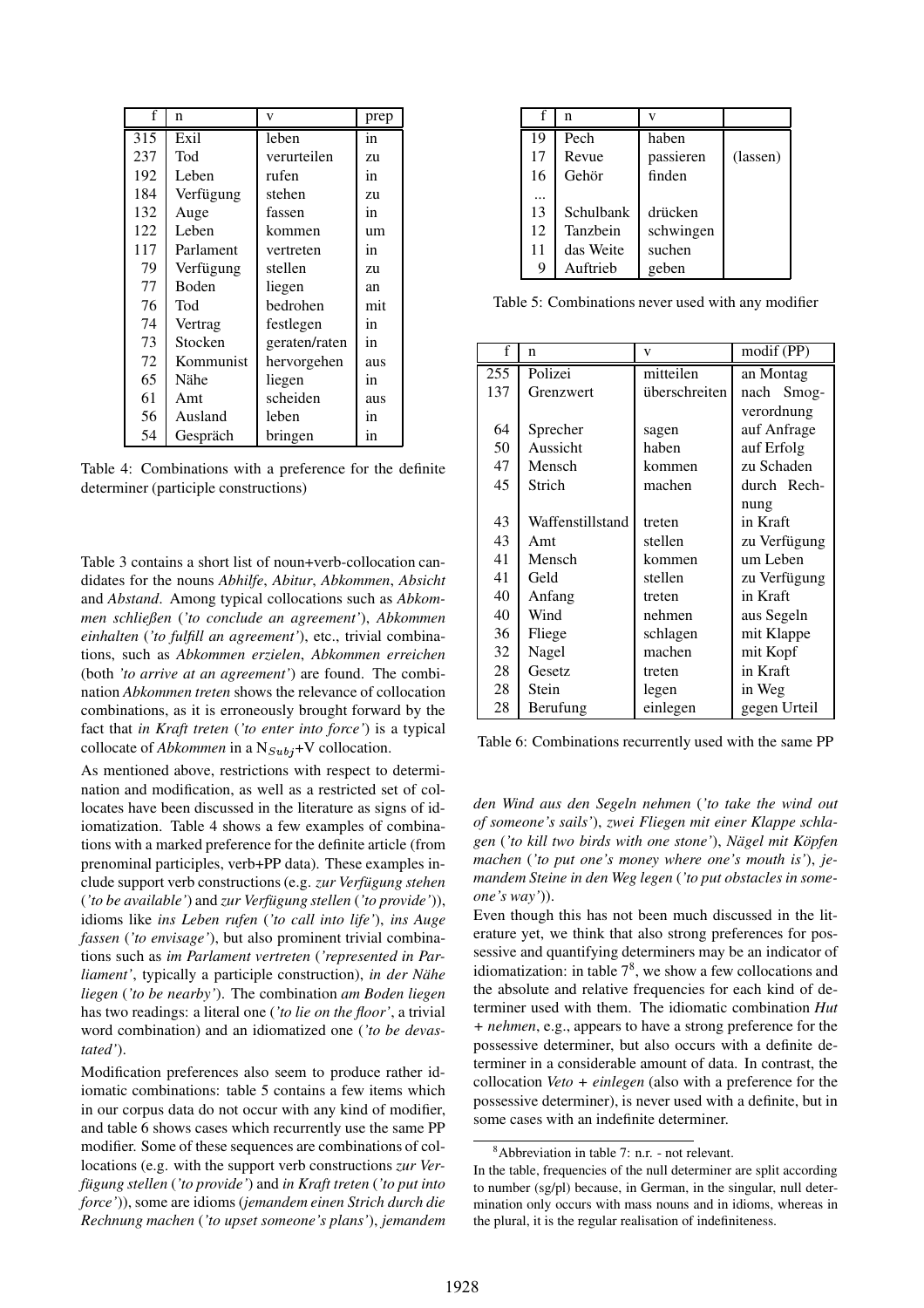|     | n             |             | poss      | pl, null | sg, null  | def      | indef   | quant    |
|-----|---------------|-------------|-----------|----------|-----------|----------|---------|----------|
| 214 | Stimme        | abgeben     | 179 (84%) | 20 (9%)  |           | 7(3%)    | 4(2%)   | 3(1%)    |
| 212 | Veto          | einlegen    | 147 (69%) | n.r.     | 11 $(5%)$ |          | 25(12%) | 29 (16%) |
| 174 | Zustimmung    | geben       | 147 (84%) | n.r.     | 6(3%)     | 10(6%)   | 3(2%)   | 6(4%)    |
| 123 | Amt           | niederlegen | 109 (89%) | 1(1%)    |           | 10(8%)   |         |          |
| 93  | Amt           | aufgeben    | 73 (78%)  | 3(3%)    | -         | 15 (14%) | -       |          |
| 147 | Hut           | nehmen      | 113 (77%) |          | ۰         | 34(23%)  |         |          |
| 163 | Einfluß       | haben       |           | n.r.     | 63 (39%)  | 1(1%)    | 9(6%)   | 84 (52%) |
| 40  | Auskunft      | erteilen    |           | 7(18%)   | 11(28%)   |          | 1(3%)   | 21 (53%) |
| 29  | Schwierigkeit | machen      |           | 10(34%)  |           |          | 1(3%)   | 18 (62%) |

Table 7: Distribution of determiners



Figure 2: Methods of collocation extraction and selection

## **4. Conclusions: Towards large-scale extraction of detailed multiword data**

On the assumption that restrictions in the morphosyntactic behaviour of multiword sequences and in lexical combinatorics can be correlated with idiomacity (in the sense of partial compositionality or non-compositionality), the tools may be used to identify multiword items that show idiomatization effects. As the distinction between, e.g., support verb constructions, other verb+object collocations and VP idioms can not be drawn on the basis of morphosyntactic data, our tools are obviously only meant to provide data for more detailed (manual) linguistic analysis. However, large-scale descriptive work on a broad basis of data is only possible, if the collection and structuring of sample data is automated.

By combining pattern-based search and the extraction of linguistic features, we are able to provide lexeme cooccurrence data and context parameters in one go. Figure 2 schematically compares different approaches to the extraction and selection of collocation candidates. From windowbased to pattern-based to relation-based extraction, an increasing amount of lingistic knowledge is needed. Typically, this knowledge is permanently annotated in the corpus, and a variety of tools can benefit from the available annotations. With the addition of morphological knowledge, the abstraction step from word pairs to lemma pairs becomesfeasible; and the addition of morphosyntactic knowledge, as underlying the work presented here, opens up the possibility to describe the extracted data in terms of restrictedness.

This latter type of description is possible on the basis of chunked corpora (as in our case) or of parsed corpora. Some of our results clearly show the lack of information about grammatical relations, since  $N_{Subi}+V$  collocations (e.g. *Abkommen + in Kraft treten*) are contained in table 3, next to  $N_{Obj}+V$  collocations. At the expense of recall, we can restrict the search in our database of intermediate results to cases with a clearly marked accusative, in which case the false positives disappear (along with all those  $N_{Obj}+V$  collocations whose nouns have no unambiguous accusative form). Overall, the use of chunked corpora provides a major information gain over PoS-patternbased or window-based approaches. Yet, frequency- or significance-based selectors can still be combined with the tools presented here. One integration possibility is to identify collocation candidates by means of association, and retrieve the morphosyntactic preferences of each collocation in a second step.

Future enhancements of the proposed tools include the use of external lexical knowledge to reduce case ambiguity (e.g. *mitteilen* ('*to inform*') in *die Polizei teilt mit* can only be intransitive, the group is thus of the type  $N_{Subj}+V$ ). A syntactic subcategorisation lexicon would exactly provide such information; this would allow us to stick to the efficiency of chunking (instead of extracting from parsed text) while getting information about (at least some) grammatical relations. Similarly, a full integration of morphology into the interpretation tools is still outstanding: a morphology system would annotate compound nouns in the data base with their compound head, in an automatic interpretation step.